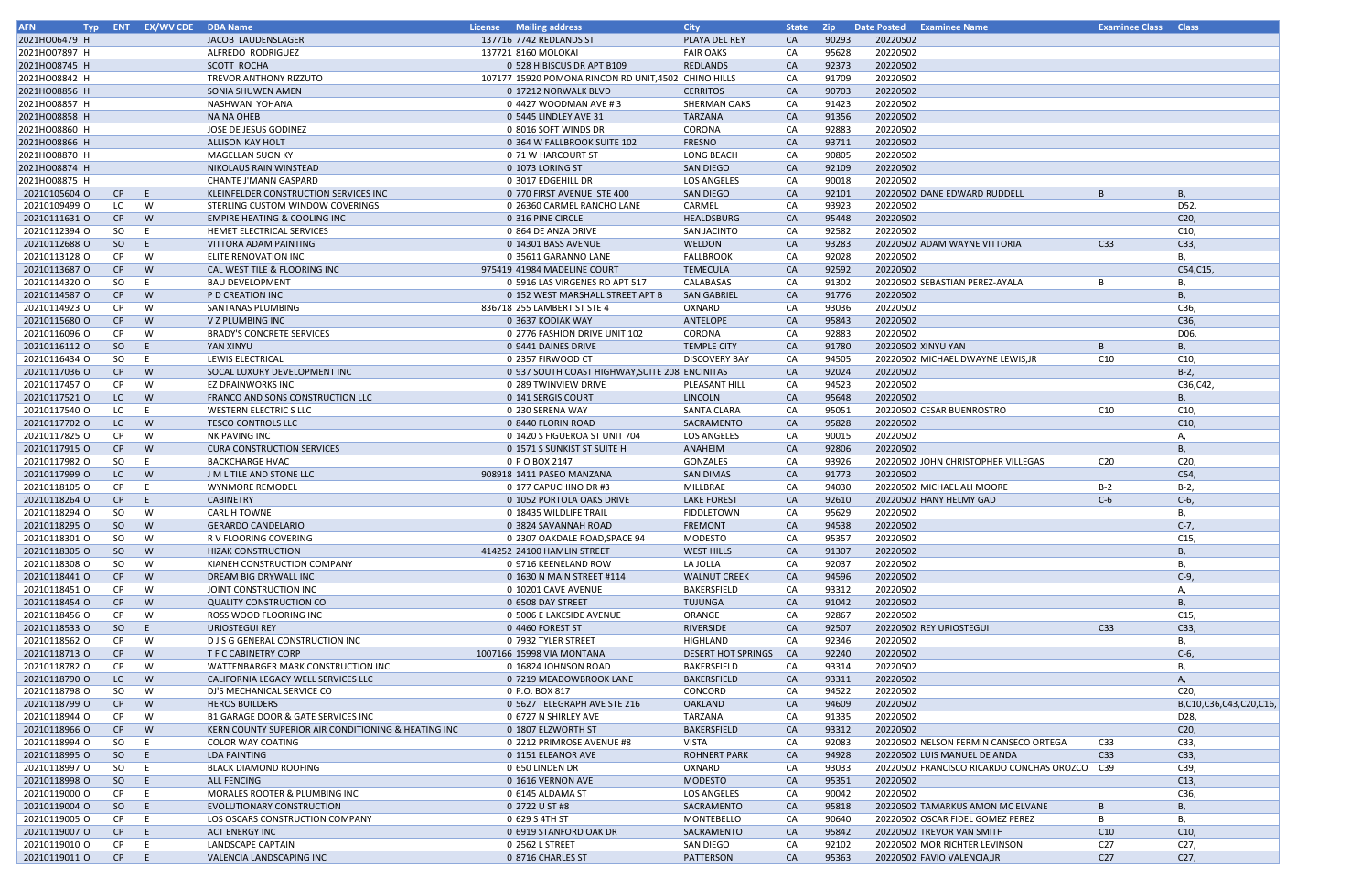| 20210119012 O | LC.           | - E      | CENTRAL CA WINDOW & DOOR LLC                  | 0 7433 5TH AVE S                      | SEATTLE                   | WA        | 98108 | 20220502 JASON CONRAD BOESL         | C17             | C17,            |
|---------------|---------------|----------|-----------------------------------------------|---------------------------------------|---------------------------|-----------|-------|-------------------------------------|-----------------|-----------------|
| 20210119013 O | LC            | - E      | TRUSTY JUSTIN HOME REPAIR AND RENOVATION      | 0 106 N ANNIN AVE                     | <b>FULLERTON</b>          | CA        | 92831 | 20220502 JUSTIN ALEXANDER SAMUEL    | $B-2$           | $B-2$           |
| 20210119018 O | LC .          | - E      | ALL STAR WASH LLC                             | 0 9451 SOUZA AVE                      | <b>GARDEN GROVE</b>       | CA        | 92844 | 20220502 ANGIE THI PHAM             | D38             | D38,            |
| 20210119019 O | PA E          |          | <b>SC HOME SERVICES</b>                       | 0 65921 FLORA AVE APT 415             | <b>DESERT HOT SPRINGS</b> | <b>CA</b> | 92240 | 20220502 THOMAS COREY OCONNOR       | C <sub>20</sub> | C <sub>20</sub> |
|               |               |          |                                               |                                       |                           |           |       |                                     |                 |                 |
| 20210119020 O | <b>CP</b>     | - E      | WORLD PRO PAINTING INC                        | 0 40741 GREYSTONE TERRACE             | <b>FREMONT</b>            | CA        | 94538 | 20220502                            |                 | C33,            |
| 20210119021 O | SO            | - E      | <b>CHROMA LUX PAINTING &amp; FINISHES</b>     | 0 2522 TOWNLEY ST                     | <b>SANTA ANA</b>          | CA        | 92706 | 20220502 BRANDON CANCHOLA           | C <sub>33</sub> | C33,            |
| 20210119022 O | CP            | - E      | <b>JM CONCRETE PUMPING SERVICE</b>            | 0 PO BOX 848                          | <b>HOMEWOOD</b>           | CA        | 96141 | 20220502 JEFFREY ASHTON MURPHY      | D <sub>06</sub> | D06,            |
| 20210119024 O | SO            | - E      | TONY'S RESIDENTIAL REMODELING                 | 0 1039 W BARRETT ST                   | <b>SANTA MARIA</b>        | CA        | 93458 | 20220502 ANTONIO GONZALEZ-RODRIGUEZ | $B-2$           | $B-2$           |
| 20210119025 O | SO            | - E      | T W PAINTING                                  | 0 740 GRIFFEY WAY                     | GALT                      | CA        | 95632 | 20220502 THEODORE JOSEPH WIECHEC    | C33             | C33,            |
| 20210119028 O | SO            | E        | <b>GARCIA CONSTRUCTION SERVICES</b>           | 0 1011 MEADOW BROOK DR                | <b>BRENTWOOD</b>          | <b>CA</b> | 94513 | 20220502 ENRIQUE GARCIA             | $B-2$           | $B-2$           |
|               |               | E        |                                               |                                       |                           | CA        | 90503 |                                     | B               | В.              |
| 20210119029 O | SO            |          | STROUSE SCOTT GENERAL CONTRACTOR              | 0 21314 GRANT AVENUE                  | TORRANCE                  |           |       | 20220502 SCOTT CHRISTOPHER STROUSE  |                 |                 |
| 20210119031 O | CP            | E        | ETERNAL SPRING LANDSCAPE INC                  | 0 12901 S VERMONT AVE APT D1          | GARDENA                   | <b>CA</b> | 90247 | 20220502                            |                 | C <sub>27</sub> |
| 20210119032 O | <b>CP</b>     | - E      | FLYNN DEVELOPMENT INC                         | 0 3887 PELL PLACE UNIT 130            | SAN DIEGO                 | CA        | 92130 | 20220502 AUSTIN TAYLOR FLYNN        | B               |                 |
| 20210119033 O | LC            | $-E$     | <b>KEARNEY CONSTRUCTION LLC</b>               | 0 2412 22ND AVENUE                    | <b>SAN FRANCISCO</b>      | <b>CA</b> | 94116 | 20220502 SEAN PATRICK KEARNEY       | $\overline{B}$  |                 |
| 20210119040 O | <b>CP</b>     | E        | RP GENERAL CONTRACTING INC                    | 0 26521 KANDI CT                      | NEWHALL                   | CA        | 91321 | 20220502 ROGELIO PEREZ, JR          | B               | В,              |
| 20210119045 O | CP            | E        | TADPOLE WATERPROOFING INC                     | 0 7445 E CALICO TRAIL                 | ORANGE                    | CA        | 92869 | 20220502 BRYAN DAVID HARPOLE        | D <sub>12</sub> | D12,            |
| 20210119049 O | SO            | E        | <b>TERRY PAINTING</b>                         | 640367 9772 RUSSELL AVE               | <b>GARDEN GROVE</b>       | CA        | 92844 | 20220502 TERRY SU KIM               | C <sub>33</sub> | C33,            |
|               |               |          |                                               |                                       |                           |           |       |                                     |                 |                 |
| 20210119051 O | <sub>SO</sub> | E        | DELTA ELECTRICAL                              | 0 4625 SUN VALLEY RD                  | <b>DEL MAR</b>            | CA        | 92014 | 20220502 GERGORY JACQUES MADAOUI    | C10             | C10,            |
| 20210119179 O | SO            | - E      | <b>AG TREE SERVICE</b>                        | 0 301 YUBA ST                         | ORLAND                    | CA        | 95963 | 20220502 ARTURO GRACIANO            | D49             | D49,            |
| 20210119184 O | CP            | <b>W</b> | <b>MANN TAYLOR CONSTRUCTION INC</b>           | 0 481 N SANTA CRUZ AVENUE #169        | LOS GATOS                 | <b>CA</b> | 95030 | 20220502                            |                 |                 |
| 20210119191 O | LC            | W        | 3 PEAKS CONSTRUCTION LLC                      | 0 5079 LOS ROBLES DRIVE               | CARLSBAD                  | CA        | 92008 | 20220502                            |                 |                 |
| 20210119193 O | CP            | W        | <b>J &amp; K BUILDERS INC</b>                 | 753365 524 4TH AVENUE                 | <b>CHULA VISTA</b>        | <b>CA</b> | 91910 | 20220502                            |                 | В.              |
| 20210119194 O | <b>CP</b>     | W        | RODRIGUEZ S FLOORING INC                      | 0 3641 BANCROFT STREET                | SAN DIEGO                 | CA        | 92104 | 20220502                            |                 | C <sub>15</sub> |
|               |               |          |                                               |                                       |                           |           |       |                                     |                 |                 |
| 20210119195 O | CP            | W        | <b>R J R BUILDERS INC</b>                     | 0 27983 SPRINGHAVEN STREET            | <b>MURRIETA</b>           | CA        | 92563 | 20220502                            |                 |                 |
| 20210119216 O | CP.           | W        | PROSPECT PAINTING INC                         | 0 3016 E CARMEN AVENUE                | <b>FRESNO</b>             | CA        | 93703 | 20220502                            |                 | C33,            |
| 20210119218 O | PA            | <b>W</b> | <b>SKY CONSTRUCTION</b>                       | 0 16331 MISTY HILL DRIVE              | <b>CHINO HILLS</b>        | <b>CA</b> | 91709 | 20220502                            |                 |                 |
| 20210119330 O | <b>CP</b>     | W        | HBM CONSTRUCTION INC                          | 0 4343 E CASTRO VALLEY BLVD           | <b>CASTRO VALLEY</b>      | CA        | 94552 | 20220502                            |                 | В.              |
| 20210119356 O | CP            | W        | MR TREE SPECIALIST                            | 0 1829 6TH STREET, APT B              | <b>RICHMOND</b>           | CA        | 94801 | 20220502                            |                 | D49,            |
| 20210119396 O | SO            | W        | <b>JOSPER ELECTRIC</b>                        | 0 6882 AINTREE DRIVE                  | SAN JOSE                  | CA        | 95119 | 20220502                            |                 | C10,            |
|               |               |          |                                               |                                       |                           |           |       |                                     |                 |                 |
| 20210119529 O | SO            | W        | AMPZ ELECTRICAL SERVICES                      | 0 18627 BROOKHURST STREET #427        | <b>FOUNTAIN VALLEY</b>    | <b>CA</b> | 92708 | 20220502                            |                 | C10,            |
| 20210119620 O | LC            | E        | S & B DRILLING LLC                            | 0 P O BOX 130664                      | SPRING                    | TX        | 77393 | 20220502                            |                 |                 |
| 20210120107 O | SO            | E.       | <b>GILBEAU CONSTRUCTION</b>                   | 0 P O BOX 782                         | <b>SAN ANDREAS</b>        | <b>CA</b> | 95249 | 20220502                            |                 |                 |
| 20210203367 R | <b>CP</b>     | W        | S & S EXCAVATING INC                          | 892803 744 COLUSA HWY                 | GRIDLEY                   | CA        | 95948 | 20220502                            |                 |                 |
| 20210204446 R | CP            | W        | <b>LORERA CONSTRUCTION</b>                    | 1015315 9903 SANTA MONICA BLVD 736    | <b>BEVERLY HILLS</b>      | <b>CA</b> | 90212 | 20220502                            |                 |                 |
| 20210204466 R | <b>CP</b>     | E        | <b>BOXX MODULAR INC</b>                       | 1012474 3475 HIGH RIVER ROAD          | <b>FORT WORTH</b>         | TX        | 76155 | 20220502 STEVEN MATTHEW TURNER      | B               | В,              |
|               | CP            | <b>W</b> | NORTHERN - AIR H V A C INC                    |                                       |                           |           | 95949 | 20220502                            |                 |                 |
| 20210204691 R |               |          |                                               | 892307 22834 INDUSTRIAL PL            | <b>GRASS VALLEY</b>       | CA        |       |                                     |                 | C <sub>20</sub> |
| 20210204736 R | <b>CP</b>     | -F       | HANGTIME INSTALLERS INC                       | 962214 6413 ALONDRA BLVD              | PARAMOUNT                 | CA        | 90723 | 20220502 CHRISTINA MARIE CURTIN     | D42             | D42,            |
| 20210204844 R | LC.           | E.       | <b>ENERGYWARE LLC</b>                         | 1054341 PO BOX 10108                  | <b>COLLEGE STATION</b>    | TX        | 77842 | 20220502 KEITH LEE HELMING          | C10             | C10,            |
| 20210205024 S | SO            | W        | <b>GREEN OAKS LANDSCAPE</b>                   | 1033067 PO BOX 6194                   | BAKERSFIELD               | CA        | 93386 | 20220502                            |                 | D64,            |
| 20210205074 S | PA            | W        | N C M CONSTRUCTION                            | 1055864 20731 ROAD 254                | STRATHMORE                | CA        | 93267 | 20220502                            |                 | C39,            |
| 20210205088 R | CP            | W        | <b>HUSA &amp; SONS INC</b>                    | 244844 19481 JAQUELINE ST             | ANDERSON                  | CA        | 96007 | 20220502                            |                 | A, B, C-9, C-8, |
| 20210205176 R | CP            | W        | SIERRA SOLAR INC                              | 360454 P O BOX 1464                   | <b>MAMMOTH LAKES</b>      | <b>CA</b> | 93546 | 20220502                            |                 | B,C10,C46,      |
|               |               |          |                                               |                                       |                           |           |       |                                     |                 |                 |
| 20210205235 S | CP            | W        | <b>GEO H WILSON MECHANICAL CONTRACTORS</b>    | 950443 888 E WALNUT STREET            | PASADENA                  | CA        | 91101 | 20220502                            |                 | C42,            |
| 20210205263 S | CP            | W        | HALDEMAN-HOMME INC                            | 1059652 430 INDUSTRIAL BLVD           | <b>MINNEAPOLIS</b>        | <b>MN</b> | 55413 | 20220502                            |                 | D <sub>24</sub> |
| 20210205281 R | CP            | E        | <b>VENCO ELECTRIC INC</b>                     | 446770 2360 STURGIS ROAD STE #D       | OXNARD                    | CA        | 93030 | 20220502                            |                 | C10,            |
| 20210205361 S | CP            | E        | OAK CREST LANDSCAPE                           | 618707 8950 W OLYMPIC BLVD #436       | <b>BEVERLY HILLS</b>      | <b>CA</b> | 90211 | 20220502 JAMES FRANCIS PLY.JR       | $C-7$           | $C-7$ ,         |
| 20210205460 S | SO            | E.       | TUIVAI'S ELECTRICAL                           | 1045488 5660 BOYTON WAY               | SACRAMENTO                | CA        | 95823 | 20220502                            |                 | $C-8$           |
| 20210205463 S | CP            | E        | ROSENTHAL PLUMBING INC                        | 923778 2264 CHANTICLEER AVE           | <b>SANTA CRUZ</b>         | <b>CA</b> | 95062 | 20220502 DAVID AARON ROSENTHAL      | C34             | C34,            |
| 20210205464 S | SO            | - E      | RINCON VICENTE CONSTRUCTION CONTRACTING       | 1054111 11103 CANELO ROAD             | WHITTIER                  | CA        | 90604 | 20220502 VICENTE RINCON             | $C-9$           | $C-9$ ,         |
|               |               |          |                                               |                                       |                           |           |       |                                     |                 |                 |
| 20210205465 S | SO            | E        | A B S HOMEPRO                                 | 716791 PO BOX 886                     | PETALUMA                  | CA        | 94953 | 20220502 GEORGE EUGENE ANGELL       | C43             | C43,            |
| 20210205481 S | CP            | E        | SUPREME PLUMBING & HEATING INC                | 982029 421 PETERSON STREET            | <b>OAKLAND</b>            | CA        | 94601 | 20220502 AKIDA GOMA HARRISON        | C36             | C36,            |
| 20210205502 S | CP            | E.       | SONS CONSTRUCTION INC                         | 1047588 46 N WOODWORTH AVE            | <b>CLOVIS</b>             | <b>CA</b> | 93612 | 20220502 GARRETT EDWARD SONS        | $\mathsf{A}$    | А,              |
| 20210205530 R | LC .          | - E      | STEINBERG GENERAL ENGINEERING LLC             | 1075042 422 WIER RD, FRONT OFFICE     | SAN BERNARDINO            | CA        | 92408 | 20220502                            |                 | А,              |
| 20210205544 S | CP            | - E      | <b>REVAMP SOLAR CO</b>                        | 1069078 12400 WILSHIRE BLVD SUITE 850 | <b>LOS ANGELES</b>        | <b>CA</b> | 90025 | 20220502 JALAM LAMAR CUTTING        | C10             | C10,            |
| 20210205547 S | CP            | W        | SEWER AND PLUMBING EXPERTS INC                | 980395 8118 SUMERFIELD AVE            | WHITTIER                  | CA        | 90606 | 20220502                            |                 | C20,            |
|               |               |          |                                               |                                       |                           |           |       |                                     |                 |                 |
| 20210205556 S | SO.           | - E      | MORSE CONSTRUCTION SERVICES                   | 859745 190 WEST POPPYFIELDS DRIVE     | ALTADENA                  | <b>CA</b> | 91001 | 20220502 ANSON DANIEL MORSE         | C10             | C10,            |
| 20210205558 R | CP            | W        | SILVER PEAK CONSTRUCTION GROUP INC            | 1025324 2240 MAYWOOD AVE              | SAN JOSE                  | CA        | 95128 | 20220502                            |                 | В,              |
| 20210205559 R | CP            | E.       | RECTENWALD BROTHERS CONSTRUCTION INCORPORATED | 968380 16 LEONBERG ROAD               | <b>CRANBERRY TWP</b>      | PA        | 16066 | 20220502 TIMOTHY PATRICK AUBEL      | B               | В,              |
| 20210205563 S | CP            | E        | SOUTHERN VALLEY STEEL INC                     | 1089374 3812 KATHY SUZANNE WAY        | BAKERSFIELD               | CA        | 93313 | 20220502 JUAN ANTONIO CHAVEZ, JR    | C34             | C34,            |
| 20210205564 S | SO            | E        | MIRAMONTES FRAMING COMPANY                    | 1085191 1099 TOPAZ AVE APT 2          | SAN JOSE                  | CA        | 95117 | 20220502 ARTURO MIRAMONTES GARCIA   | $C-6$           | $C-6$           |
| 20210205567 S | CP            | W        | KWAN CHOK KEE INC                             | 1087358 1460 MONTEREY BLVD            | <b>SAN FRANCISCO</b>      | CA        | 94127 | 20220502                            |                 | C10,            |
|               |               |          |                                               |                                       |                           |           |       |                                     |                 |                 |
| 20210205568 S | CP            | W        | KWAN CHOK KEE INC                             | 1087358 1460 MONTEREY BLVD            | <b>SAN FRANCISCO</b>      | <b>CA</b> | 94127 | 20220502                            |                 | C36,            |
| 20210205569 R | CP            | W        | PRIME MECHANICAL SERVICE INC                  | 819114 296 WRIGHT BROTHERS AVENUE     | LIVERMORE                 | CA        | 94551 | 20220502                            |                 | В,              |
| 20210205571 R | CP            | W        | S WILLIAM INC                                 | 983671 1220 E SAN ANTONIO ST          | SAN JOSE                  | <b>CA</b> | 95116 | 20220502                            |                 | $B, C-9$        |
| 20210205572 R | CP            | W        | S WILLIAM INC                                 | 983671 1220 E SAN ANTONIO ST          | SAN JOSE                  | CA        | 95116 | 20220502                            |                 | C33,            |
| 20210205573 R | CP            | W        | WOORI COMMERCIAL CONSTRUCTION INC             | 1080051 668 W NAOMI AVE A             | <b>ARCADIA</b>            | CA        | 91007 | 20220502                            |                 | В,              |